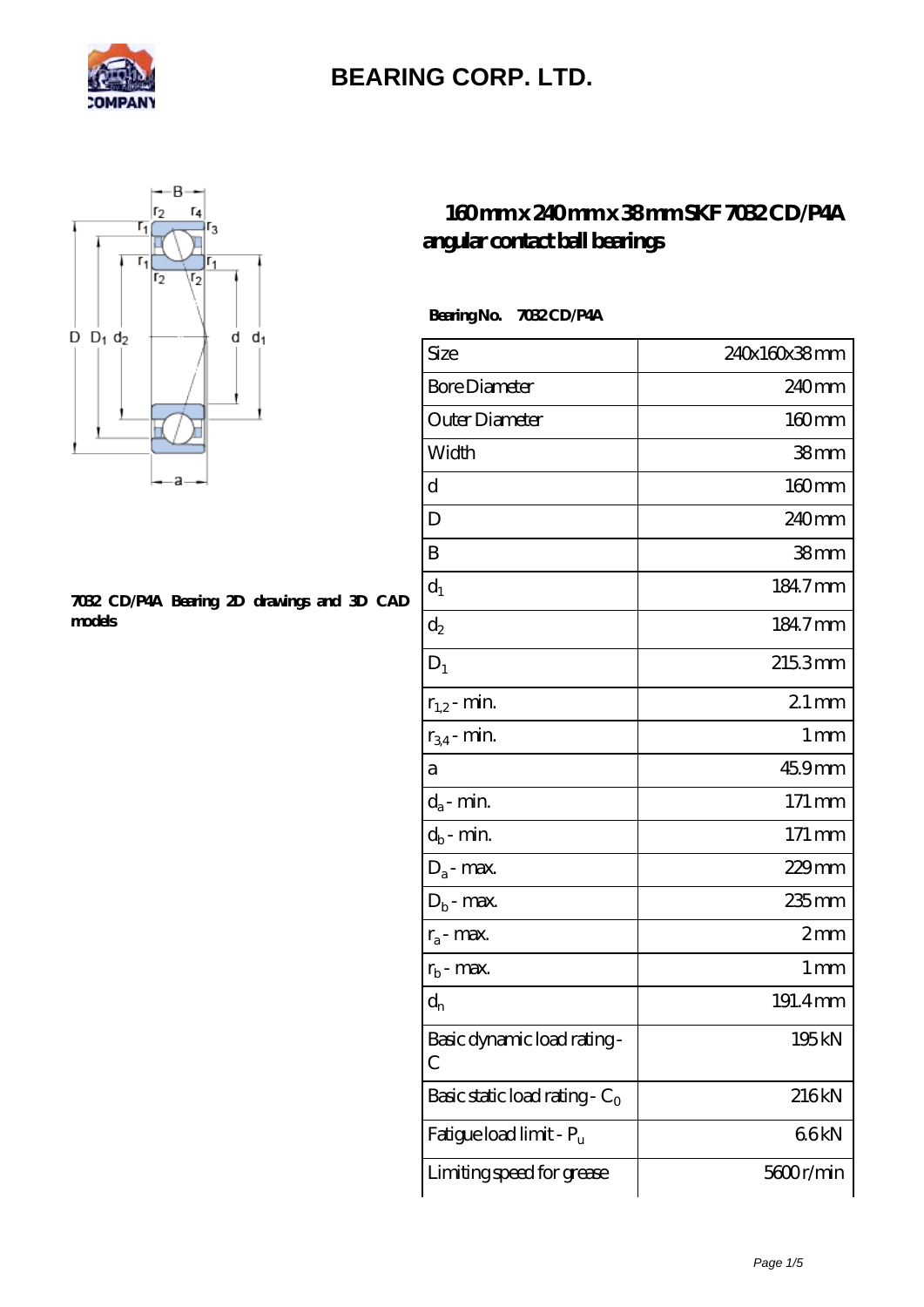

| lubrication                            |                         |
|----------------------------------------|-------------------------|
| Limiting speed for oil<br>lubrication  | 8500mm/min              |
| Ball - $D_w$                           | $254$ mm                |
| Ball - z                               | 22                      |
| $G_{ref}$                              | 66cm3                   |
| Calculation factor - f <sub>0</sub>    | 158                     |
| Preload class $A - G_A$                | 730N                    |
| Preload class $B - G_B$                | 1460N                   |
| Preload class $C - G_C$                | 2920N                   |
| Preload class $D - G_D$                | 5840N                   |
| Calculation factor - f                 | 1.16                    |
| Calculation factor - f                 | L                       |
| Calculation factor - $f_{2A}$          | 1                       |
| Calculation factor - $f_{\mathcal{B}}$ | 1.02                    |
| Calculation factor - $f_{\chi}$        | 1.05                    |
| Calculation factor - $f_{ZD}$          | 1.09                    |
| Calculation factor - f <sub>HC</sub>   | 1                       |
| Preload class A                        | 171 N/micron            |
| Preload class B                        | 233N/micron             |
| Preload class C                        | 327N/micron             |
| Preload class D                        | 472N/micron             |
| Category                               | Precision Ball Bearings |
| Inventory                              | 0 <sub>0</sub>          |
| Manufacturer Name                      | <b>SKF</b>              |
| Minimum Buy Quantity                   | N/A                     |
| Weight / Kilogram                      | 5755                    |
| Product Group                          | <b>BO4270</b>           |
| Enclosure                              | Open                    |
| Precision Class                        | ABEC 7   ISO P4         |
|                                        |                         |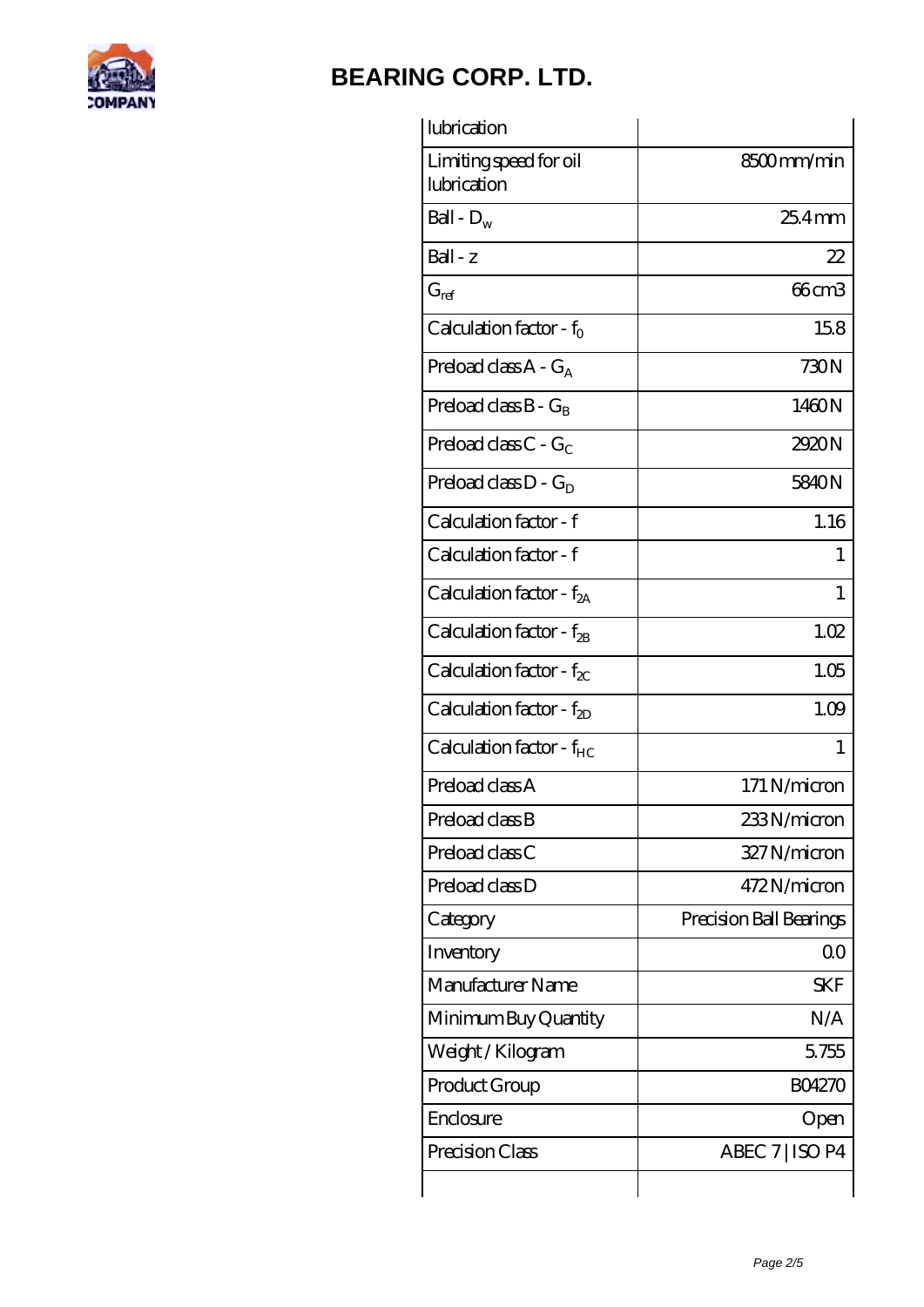

| Material - Ball          | Steel                                                                                                                                                                                                                          |
|--------------------------|--------------------------------------------------------------------------------------------------------------------------------------------------------------------------------------------------------------------------------|
| Number of Bearings       | 1 (Single)                                                                                                                                                                                                                     |
| Contact Angle            | 15Degree                                                                                                                                                                                                                       |
| Preload                  | None                                                                                                                                                                                                                           |
| Raceway Style            | 1 Rib Outer Ring                                                                                                                                                                                                               |
| Cage Material            | Phenolic                                                                                                                                                                                                                       |
| Rolling Element          | <b>Ball Bearing</b>                                                                                                                                                                                                            |
| Flush Ground             | No                                                                                                                                                                                                                             |
| Inch - Metric            | Metric                                                                                                                                                                                                                         |
| <b>Other Features</b>    | Single Row   Angular<br>Contact   High Precision                                                                                                                                                                               |
| Long Description         | 160MM Bore; 240MM<br>Outside Diameter; 38MM<br>Width; Open Enclosure;<br>ABEC 7   ISO P4 Precision;<br>Steel Ball Material; 1<br>(Single) Bearings; 15Degree<br>Contact Angle; Phenolic<br>Cage Material; 1 Rib Outer<br>RingR |
| Category                 | Precision Ball Bearings                                                                                                                                                                                                        |
| <b>UNSPSC</b>            | 31171531                                                                                                                                                                                                                       |
| Harmonized Tariff Code   | 8482105028                                                                                                                                                                                                                     |
| Noun                     | Bearing                                                                                                                                                                                                                        |
| Keyword String           | Angular Contact Ball                                                                                                                                                                                                           |
| Manufacturer URL         | http://www.skf.com                                                                                                                                                                                                             |
| Manufacturer Item Number | 7032CD/P4A                                                                                                                                                                                                                     |
| Weight/LBS               | 12677                                                                                                                                                                                                                          |
| Width                    | 1.496Inch   38Millimeter                                                                                                                                                                                                       |
| Bore                     | 6.299 Inch   160 Millimeter                                                                                                                                                                                                    |
| Outside Diameter         | 9.449Inch   240Millimeter                                                                                                                                                                                                      |
| $d_1$                    | 184.7mm                                                                                                                                                                                                                        |
| $\mathrm{d}_{2}$         | 184.7mm                                                                                                                                                                                                                        |
| $D_1$                    | 2153mm                                                                                                                                                                                                                         |
| $r_{1,2}$ min.           | $21$ mm                                                                                                                                                                                                                        |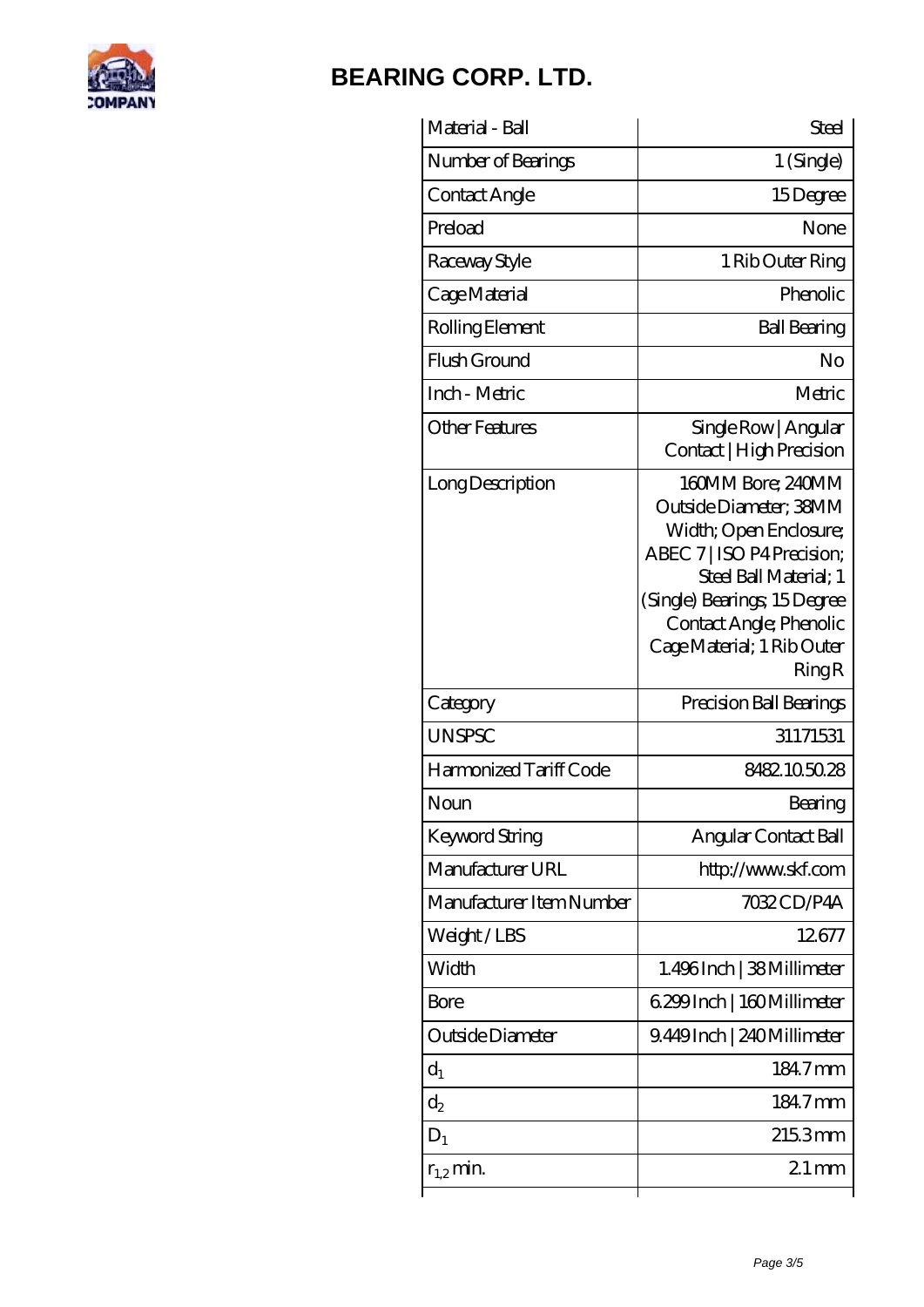

| $r_{34}$ min.                               | 1 <sub>mm</sub>     |
|---------------------------------------------|---------------------|
| $d_a$ min.                                  | $171 \,\mathrm{mm}$ |
| $d_b$ min.                                  | $171 \,\mathrm{mm}$ |
| $D_a$ max.                                  | $229$ mm            |
| $Db$ max.                                   | $235$ mm            |
| $r_{a}$ max.                                | 2mm                 |
| $rb$ max.                                   | 1 <sub>mm</sub>     |
| $d_{n}$                                     | 191.4mm             |
| Basic dynamic load rating C                 | 195kN               |
| Basic static load rating $C_0$              | 216kN               |
| Fatigue load limit Pu                       | 655kN               |
| Attainable speed for grease<br>lubrication  | 5600r/min           |
| Attainable speed for oil-air<br>lubrication | 8500r/min           |
| Ball diameter $D_w$                         | $254$ mm            |
| Number of balls z                           | 22                  |
| Reference grease quantity<br>$G_{ref}$      | $66 \text{cm}^3$    |
| Preload class A $G_A$                       | 730N                |
| Static axial stiffness, preload<br>classA   | $171 N/\mu$ m       |
| Preload class $BG_B$                        | 1460N               |
| Static axial stiffness, preload<br>classB   | 233N/µ m            |
| Preload class C $G_C$                       | 2920N               |
| Static axial stiffness, preload<br>classC   | 327N/µ m            |
| Preload class $D G_D$                       | 5840N               |
| Static axial stiffness, preload<br>class D  | 472N/μ m            |
| Calculation factor f                        | 1.16                |
| Calculation factor $f_1$                    | L                   |
| Calculation factor $f_{2A}$                 | 1                   |
|                                             |                     |